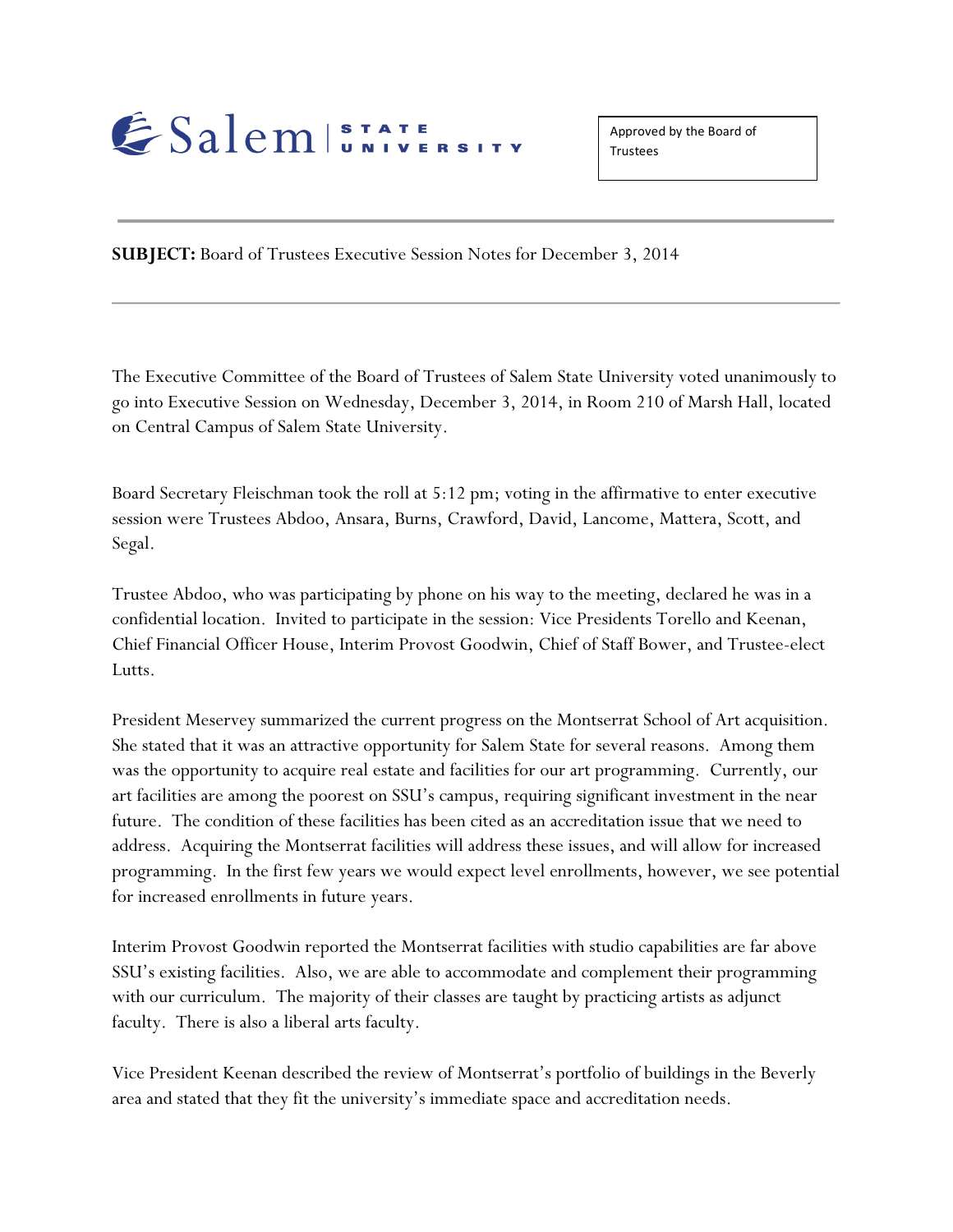CFO House described the work being done to translate Montserrat's rates and salary/compensation structure, as well as the reviewing of its positions. She explained that certain assumptions were made in the development of the financial scenario they were reviewing (Attachment A): development giving is still unknown, however we assume the successful annual art auction will continue and well as some of the other giving. She encouraged consideration of what the cost of obtaining facilities of this type elsewhere, if it were not from Montserrat, given the accreditation concerns and space considerations on our own campus.

Vice President Torello commented on the communications strategy and branding implications. He stated that the university was ready with a public statement on the acquisition when needed. He also stated that having another school with the reputation of Montserrat at SSU (i.e.: the Montserrat School of the Arts at Salem State University) would be good for the university's brand.

President Meservey drew attention to the decision criteria and decision timeline. She explained that the university would need to get DHE approval for a new academic program and for having a branch campus. It would also need accreditor approval from both NEASC and NASAD. The current strategy for combining the two programs is for a year of transition, during which we would obtain the program approvals, and then proceed with the full integration. President Meservey has been in contact with the president of Massachusetts College of Art and Design to ensure they understood our intention was to incorporate Montserrat into our existing operations, not compete with MCAD. Communications with President Steinberg went well.

Trustee Davis asked about potential roadblocks to the effort. The president explained that timing with the SSU governance process and the perception of competition with MCAD could be problematic. She noted, however, that with changes occurring in art accreditation requirements, many mergers of this nature have occurred in recent years and cited Lesley University and the Art Academy of Boston as just one example.

Trustee Lancome asked if there were sufficient demand for this type of art programming. The president responded that our analysis shows that our ability to provide supplemental academic programming makes our art degrees more marketable and able to meet an unmet need in the region. When asked what would keep SSU from moving forward with the acquisition, the president stated that facilities and finance issues were the keys to moving forward. She also said that compensation of Montserrat personnel and the response from the unions could provide challenges.

Trustee Burns expressed enthusiasm for the acquisition, if it were able to occur, but asked if there were going to be outside valuations of the properties. VP Keenan responded that there would be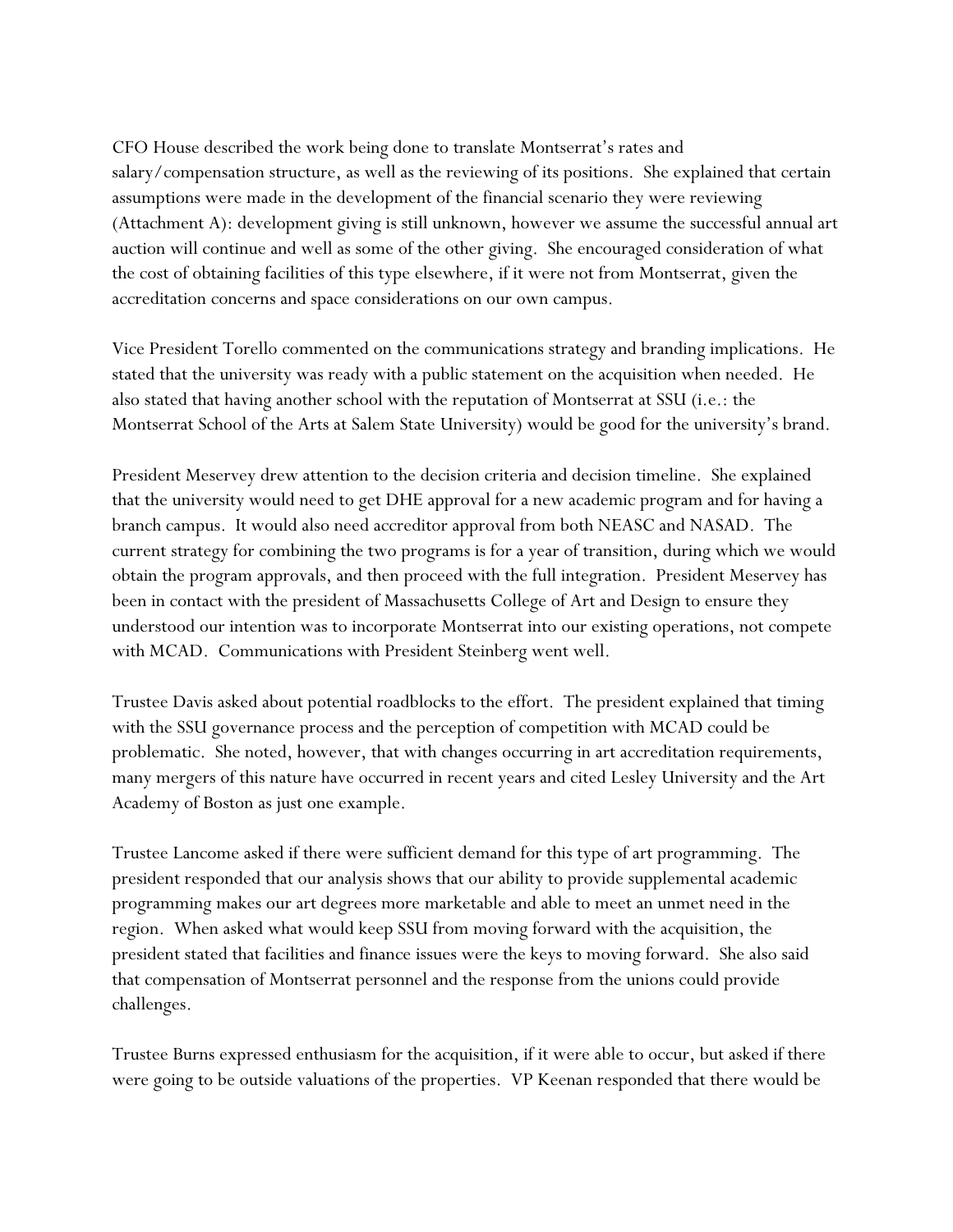outside valuation, that they were currently working with 2012 numbers. There was further discussion of the value of the Montserrat name.

The President explained that the team was trying to ascertain the real financial risk of the acquisition to include in the financials to inform the board's final decision.

Trustee Abdoo asked about maintenance on the facilities. VP Keenan described the deferred maintenance effort underway on SSU's campus and said that he intended to use the same firm at Montserrat that evaluated the campus needs at SSU.

Chair Scott advised the board that the MOU was being revised to reflect a deeper level of detail. Trustee Segal asked that the board see the new document before it is signed. The current document expires on December 19, 2015. The board asked the president and chair to continue working on the project and bring the updated MOU to the next set of board meetings in January/February.

Upon a motion made by Trustee Lancome, seconded by Trustee Burns, it was unanimously

VOTED: **The Salem State University Board of Trustees hearby authorizes the president and the board chair to negotiate with the Montserrat College of Art and to extend the current Memorandum of Understanding to a date on or about February 15, 2015.**

Board Secretary Fleischman took the roll.

For: Trustees Abdoo, Ansara, Burns, Crawford, David, Lancome, Mattera, Scott, and Segal. Against: None

With no further business to come before the board, the Chair asked for a motion to exit executive session.

Upon a motion duly made by Trustee Mattera, seconded by Trustee Burns, it was unanimously VOTED: **To adjourn from Executive Session** 

Board Secretary Fleischman took the roll at 6:20pm; voting in the affirmative to exit Executive Session were Trustees Abdoo, Ansara, Burns, Crawford, David, Lancome, Mattera, Scott, and Segal.

The Board came out of Executive Session and the meeting was adjourned.